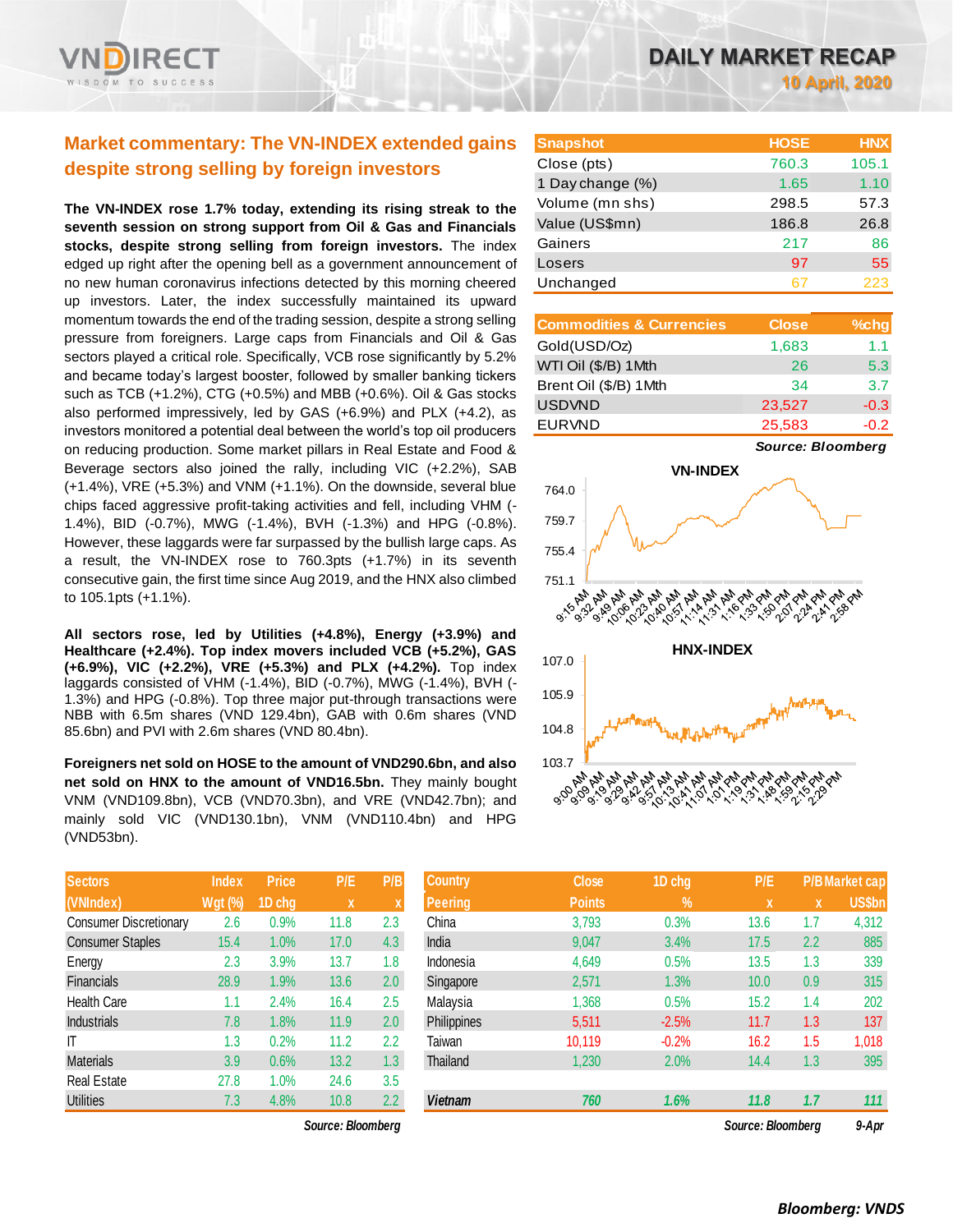

## **Market News**

**Oil Extends Gain With Producers Edging Toward Deal to Cut Output.** Oil extended gains as the world's top oil producers appeared to be moving closer to a deal to curb output in the face of deepening demand destruction being wrought by the coronavirus. Futures in New York rose around 4% to above US\$26 a barrel after rallying Wednesday as Russia said it's ready to cut by 1.6 million barrels a day, or about 15% of its total output. The OPEC+ meeting to be held later on Thursday will discuss a "massive output reduction, which may reach 10 million barrels a day," the energy minister of Algeria, which holds OPEC's rotating presidency, told his country's state news agency. G-20 energy ministers will then discuss broader contributions to any agreement on Friday, with U.S. cooperation likely key to unlocking the OPEC+ supply curbs. President Donald Trump has put huge diplomatic pressure on Russia and Saudi Arabia to reduce production, while saying America's cut will happen "automatically" as plunging prices cause a pullback in output. The possible end of the Saudi-Russian price war just over a month after it started is happening as global energy consumption plummeted faster than many anticipated. Oil demand in India, the world's third-biggest consumer, has collapsed by as much as 70% amid the world's largest national lockdown, while some of America's biggest refineries are facing closure after U.S. oil consumption fell to the lowest in at least three decades. West Texas Intermediate for May delivery rose 4.2% to \$US26.14 a barrel on the New York Mercantile Exchange as of 7:30 a.m. in London after climbing 6.2% in the previous session. Brent for July delivery added 1.9% to \$US33.45/barrel on the ICE Futures Europe exchange after closing up 3% on Wednesday. Despite gains in the futures market, physical prices are still dropping as refineries cut processing rates and purchases. North American landlocked crudes are fetching ever lower prices, with grades in the Bakken region back beneath \$10 and oil in Canada at a record low. Alberta Premier Jason Kenney warned on Tuesday that there's a "very real possibility" of negative prices**.** *(Bloomberg)*

**Vietnam's banks lower business targets amid COVID-19 crisis.** Commercial banks have reported record high profits for many consecutive years. However, this may stop this year because of the pandemic. Lending has been growing very slowly and lower profits are anticipated. The General Statistics Office reported that by March 20, the total means of payment had increased 1.55% only from the end of 2019 (it was 2.54% in the same period last year). The capital mobilized by credit institutions had increased 0.51% (1.72%), while the outstanding loans had increased 0.68% (1.9%). Many banks said that they would have to adjust business plans. Some of them are still considering the adjustment, because the business targets will only be submitted to shareholders' meetings in June because of Covid-19. Meanwhile, some banks have made calculations and accepted minus growth rates for this year. Nam A Bank has revealed business targets for 2020, though the annual shareholders' meeting has not been organized. The bank predicted that outstanding loans would increase by 21.4 percent, but the combined pre-tax profit would be VND800 billion only, a decrease of 13.47 percent compared with 2019. The other business targets of the bank include an increase of 22.51 percent in total assets, 34.56 percent in number of credit cards issued, and low bad debt ratio of under 3 percent. The shareholders' meeting of the bank was initially scheduled to take place on March 28, but it has been delayed because of the epidemic. BIDV, one of the 'big four', planned to obtain combined pre-tax profit of VND12.5 trillion this year if the epidemic ended in March. A senior executive of the bank said with the current conditions, the bank would have to adjust the business plan. In the first two months of 2020, the capital mobilized by the bank decreased by 1.6 percent, while outstanding loans decreased by 2 percent. In early March, the State Bank of Vietnam (SBV) registered to provide VND285 trillion worth of preferential loans at interest rates 0.5-1.5 percent lower than market interest rates to help businesses overcome the epidemic. SBV's Credit Department said the preferential credit package may become larger, depending on banks' capabilities. Vietcombank is considering providing VND120tr worth of preferential loans instead of VND78tr as initially planned. *(Vietnamnet)*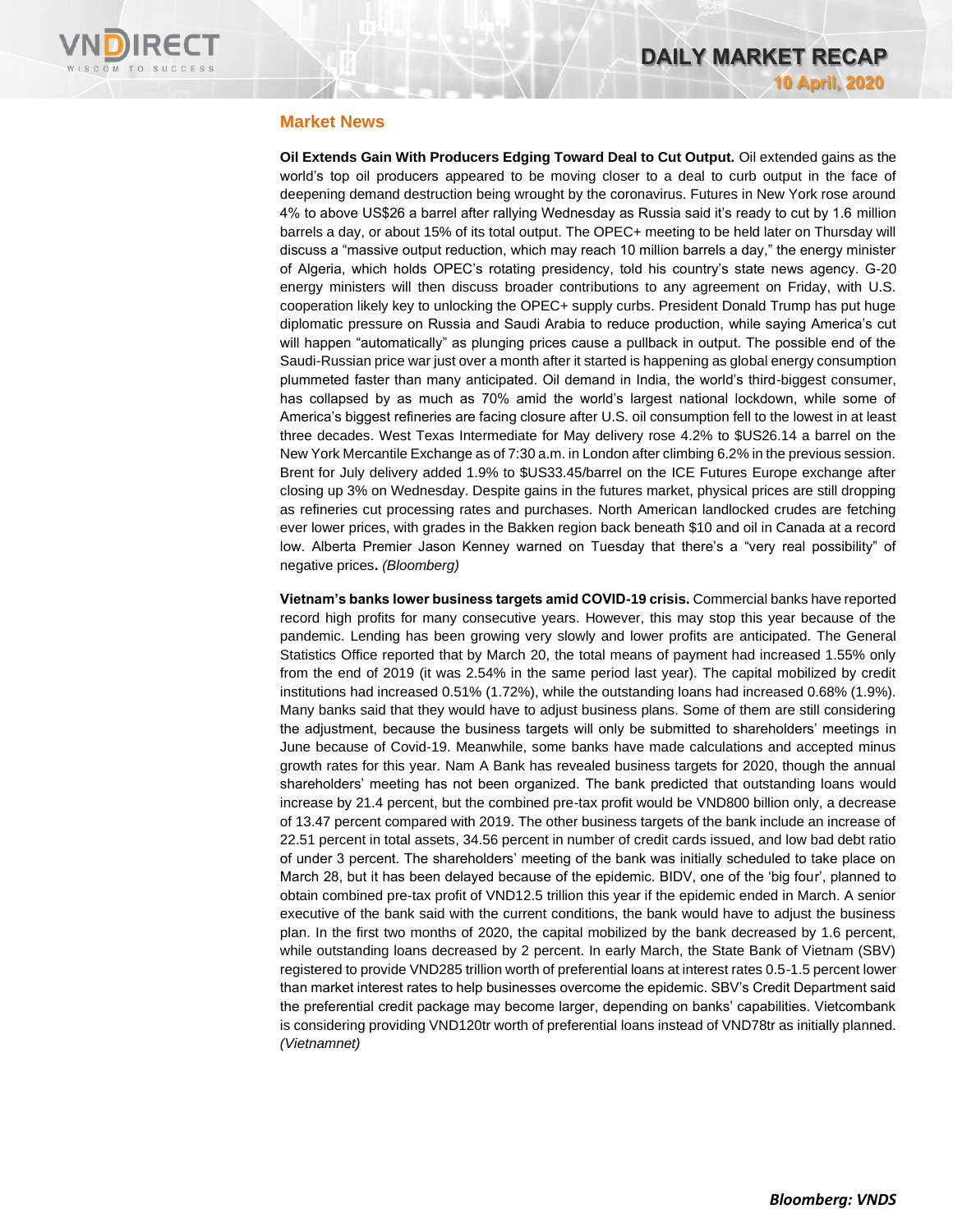

# **Coverage Universe Update**

# **ETF Monitor: The tide is receding**

Read full the report [HERE](https://nhanha-public-api.vndirect.com.vn/click/OGE0ODlmZDA2ODYwMjZlMjAxNjg5OGJiOGM4YjMxODQ=/N2IwODc3MTM2YWVlNDEzNWExYWYxYmEwOWJhYmY4NTc=/7b0877136aee4135a1af1ba09babf857-MarketStrategy_ETFMonitor_20200408.pdf/cmVzZWFyY2hAdm5kaXJlY3QuY29tLnZu/MTY5ODc=)

# **Exchange-traded funds (ETFs) are shrinking presence in ASEAN markets amid fear over Covid-19**

According to our estimation, in 1Q20, net ETF outflow from emerging and frontier markets in ASEAN reached US\$283m, accounting for 3.7% of total net selling value of foreign investors across these markets. We observe that although the net ETF outflow from Vietnam ranked 4/5 by value, the ratio of net ETF flow to the net selling value of foreign investors was the largest, standing at 10.3%. This could be due to ETF is a favored investment product in Vietnam, with the value of funds pouring into Vietnam from 1Q17 to 4Q19 over market capitalisation to be at the top of the region at 0.55%.

We estimate that VN30 ETF and the three foreign ETFs, including VNM ETF, FTSE VN ETF and Premia VN ETF, have withdrawn about US\$47.4m from Vietnam in 1Q20. Among which, VNM ETF and FTSE VN ETF recorded a total outflow of US\$49.5m in 1Q20, making these the biggest contributors to capital flight.

Foreign ETFs in Vietnam's net asset value (NAV) experienced a sharp average decline of 29% YTD amid market turmoil

As VN-Index plunged 27% YTD, foreign ETFs in Vietnam posted an average decline of 29% in NAV from the beginning of the year. VNM ETF recorded the biggest drop of 31.2% YTD in terms of 1Q20 NAV.

As at 6 Apr 2020, total assets under management (AUM) value of foreign ETFs was US\$373m, which mainly comprised of blue-chip stocks, especially VIC, VNM and VHM; the total weight of which accounted for about 32% of foreign ETFs' total AUM.

# **FPT Corporation - 1Q20F preview and FY20 guidance**

Read full the repor[t HERE](https://nhanha-public-api.vndirect.com.vn/click/OGE0ODlmZDA3MDFjZjM0OTAxNzAxZWQ4OTRkZjAwMDk=/M2MxOTU5MmRlODFmNDhlZmI4YjNlZGQ1ZjFmN2UzNmU=/3c19592de81f48efb8b3edd5f1f7e36e-FPT_AGMNote_20200409.pdf/cmVzZWFyY2hAdm5kaXJlY3QuY29tLnZu/MTcwMDA=)

#### **1Q20 results on track despite Covid-19**

● FPT Corporation's (FPT) estimates net revenue rose 16% yoy to VND6,570bn and net profit increased 19% yoy to VND945bn in 1Q20.

● During the AGM, FPT's management said that the online advertising business was the worst hit by Covid-19 as adspend was cut. Other segments have not been significantly hurt.

FY20F targets retained, to be adjusted if pandemic escalates

● FPT aims for net revenue to rise 17.1% yoy to VND32,450bn and pre-tax profit to rise 18.1% yoy to VND5,510bn in FY20. The net revenue target is in line with our FY20F while the pre-tax profit is 3% below our FY20F.

● While the Covid-19 pandemic is spreading fast, FPT's management shared that the company is likely to scale down its 2Q20F sales plan by 15%, subject to fresh outbreaks in Vietnam and FPT's key export markets, i.e. Japan and the US.

Maintain attractive dividend policy in 2020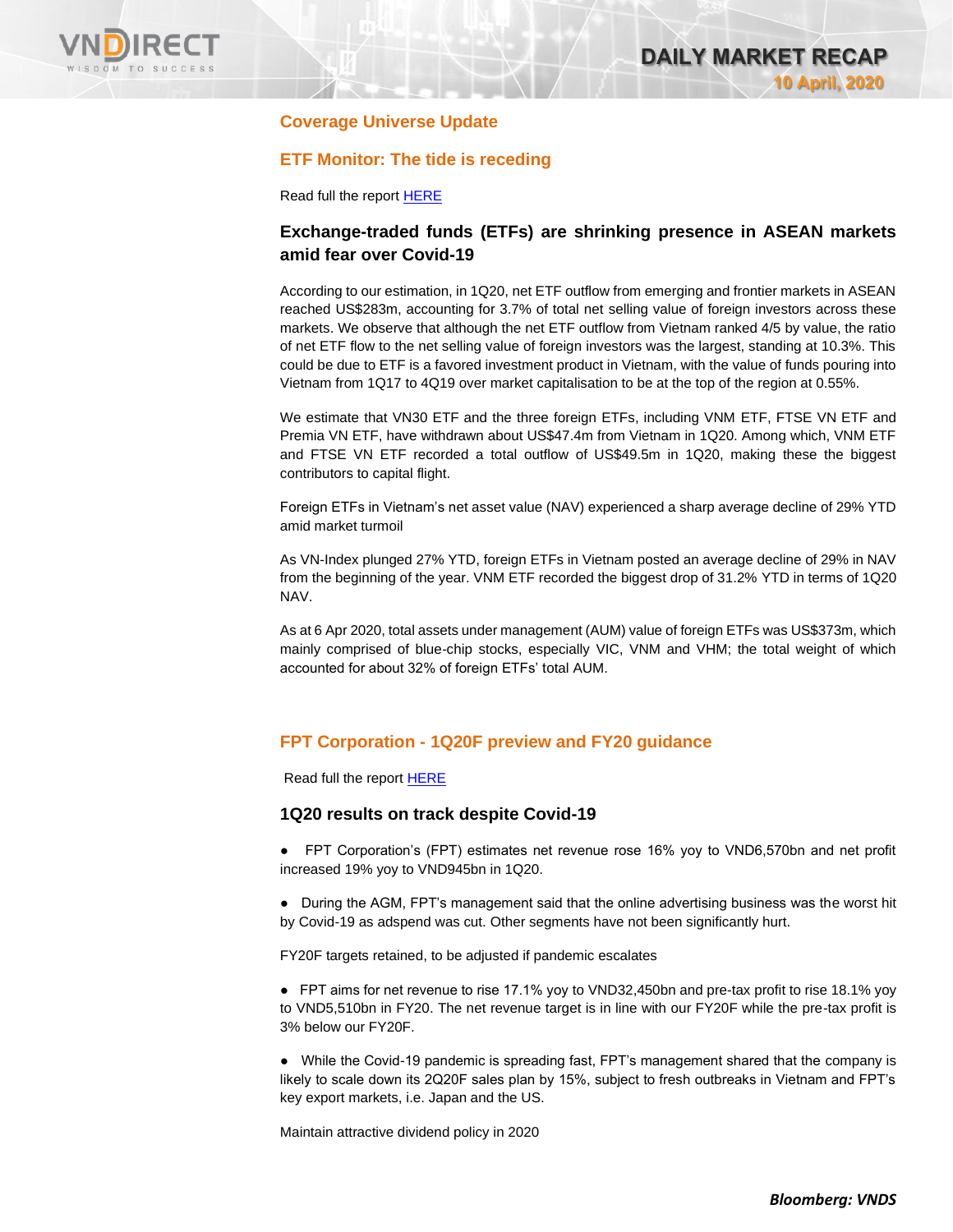

● The AGM on 08 Apr 2020 had approved the 2019 cash dividend payment of 20% (VND2,000 per share), i.e. a 4.3% dividend yield. 10% was already paid in FY19. The board of directors (BOD) expects the remaining 10% to be paid in 2Q20.

**DAILY MARKET RECAP** 

**10 April, 2020**

● The AGM also approved the payment of 2019 dividend by shares (15% of 678.3m common stock outstanding) is also expected in 2Q20.

For FY20, management said that it will maintain its dividend policy of 20% cash dividend (VND2,000 per share), i.e. a 4.4% dividend yield.

Reiterate Add with an SOP-based TP of VND74,000

● We stay positive on FPT at the current pandemic level based on FPT's healthy balance sheet and technology-based business model. The share price trades at an attractive 8.7x FY20F P/E, which is 24% below its one-year average P/E (11.5x) and much lower than the average P/E of its peers, which is 12.9x for IT enterprises and 15.9x for fixed broadband telecommunications providers. We reiterate our Add rating.

● Potential re-rating catalysts include the expansionary government fiscal policy and a successful M&A deal with an overseas technology company. Downside risks are fewer technology contracts if the pandemic is prolonged.

#### **Notable Corporate Events**

**Pha Lai Thermal Power Joint Stock Company - (PPC VN HOSE) - Dividend payout:** PPC will pay the second cash dividend for 2019 at 10% on 8 May 2020, the company said. The tranche brings to 25% the total dividend PPC pays to shareholders for last year. *(Cafef)*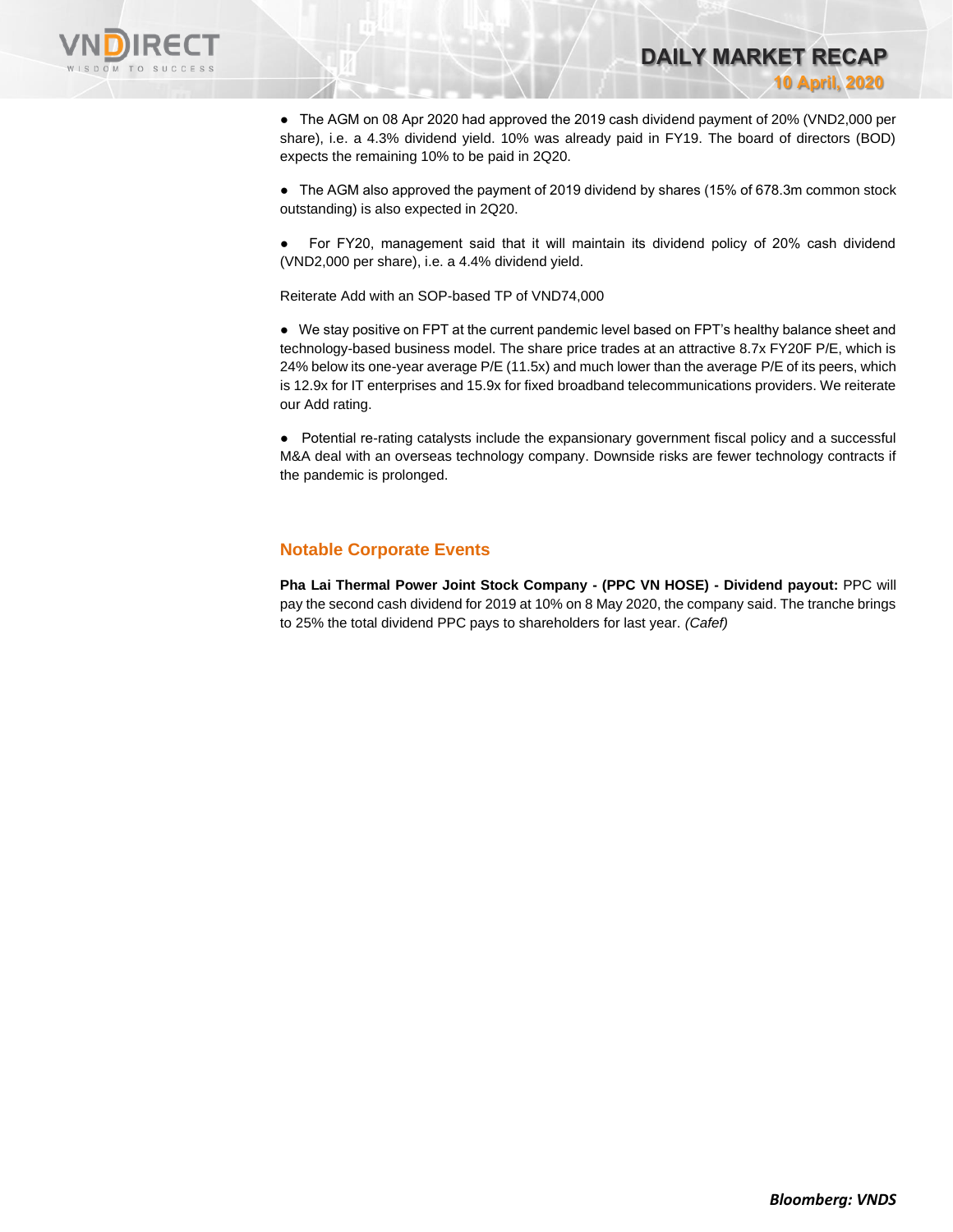#### Vľ RECT WISDOM TO SUCCESS

# **DAILY MARKET RECAP**

**10 April, 2020**

# **COVERAGE SUMMARY**

| Ticker                  | Close price | <b>Adjusted target</b><br>price | Dividend yield | Upside  | Recom-endation | <b>Latest report</b> |
|-------------------------|-------------|---------------------------------|----------------|---------|----------------|----------------------|
| PC <sub>1</sub>         | 12,400      | 17,200                          | 0.0%           | 38.7%   | <b>ADD</b>     | Link                 |
| <b>LPB</b>              | 6,500       | 10,000                          | 0.0%           | 53.8%   | ADD            | Link                 |
| <b>NLG</b>              | 21,600      | 39,600                          | 2.3%           | 85.7%   | <b>ADD</b>     | Link                 |
| <b>ACV</b>              | 49,500      | 105,000                         | 0.0%           | 112.1%  | <b>ADD</b>     | Link                 |
| <b>DPM</b>              | 13,700      | 15,800                          | 7.3%           | 22.6%   | <b>ADD</b>     | $Link$               |
| QNS                     | 24,900      | 44,300                          | 2.0%           | 79.9%   | <b>ADD</b>     | Link                 |
| <b>LTG</b>              | 17,900      | 27,300                          | 8.9%           | 61.4%   | <b>ADD</b>     | Link                 |
| VCB                     | 71,000      | 86,200                          | 1.1%           | 22.5%   | ADD            | Link                 |
| MBB                     | 15,800      | 26,200                          | 3.8%           | 69.6%   | <b>ADD</b>     | $Link$               |
| <b>VPB</b>              | 18,800      | 21,200                          | 0.0%           | 12.8%   | <b>HOLD</b>    | Link                 |
| <b>TCM</b>              | 15,300      | 28,200                          | 3.4%           | 87.8%   | <b>ADD</b>     | Link                 |
| <b>HPG</b>              | 18,550      | 29,700                          | 0.0%           | 60.1%   | ADD            | Link                 |
| <b>PVT</b>              | 9,000       | 18,100                          | 11.1%          | 112.2%  | <b>ADD</b>     | Link                 |
| <b>STK</b>              | 16,450      | 22,400                          | 9.1%           | 45.3%   | <b>ADD</b>     | Link                 |
| AAA                     | 10,900      | 25,300                          | 18.6%          | 150.8%  | <b>ADD</b>     | $Link$               |
| PNJ                     | 58,000      | 86,200                          | 3.3%           | 51.9%   | <b>ADD</b>     | Link                 |
| KDH                     | 20,000      | 28,300                          | 2.5%           | 44.0%   | <b>ADD</b>     | $Link$               |
| <b>DCM</b>              | 6,330       | 8,900                           | 14.2%          | 54.8%   | <b>ADD</b>     | Link                 |
| <b>VTP</b>              | 113,800     | 111,000                         | 1.3%           | $-1.1%$ | <b>HOLD</b>    | Link                 |
| ACB                     | 20,000      | 30,400                          | 5.0%           | 57.0%   | ADD            | <b>Link</b>          |
| GAS                     | 67,000      | 61,800                          | 4.5%           | $-3.3%$ | <b>HOLD</b>    | $Link$               |
| <b>PVS</b>              | 12,300      | 24,100                          | 5.7%           | 101.6%  | <b>ADD</b>     | Link                 |
| <b>PVD</b>              | 9,570       | 16,500                          | 0.0%           | 72.4%   | <b>ADD</b>     | $Link$               |
| <b>MSH</b>              | 27,600      | 51,600                          | 12.6%          | 99.6%   | ADD            | <b>Link</b>          |
| <b>MWG</b>              | 73,000      | 139,900                         | 2.1%           | 93.7%   | <b>ADD</b>     | $Link$               |
| POW                     | 8,710       | 16,700                          | 0.0%           | 91.7%   | <b>ADD</b>     | Link                 |
| тсв                     | 16,900      | 27,400                          | 0.0%           | 62.1%   | <b>ADD</b>     | $Link$               |
| PPC                     | 24,150      | 27,879                          | 10.4%          | 25.8%   | ADD            | Link                 |
| <b>VIB</b>              | 14,400      | 21,200                          | 3.4%           | 50.6%   | ADD            | $Link$               |
| KBC                     | 11,900      | 17,500                          | 8.4%           | 55.5%   | ADD            | Link                 |
| <b>VNM</b>              | 100,100     | 131,000                         | 4.4%           | 35.2%   | <b>ADD</b>     | $Link$               |
| VHM                     | 69,000      | 104,300                         | 1.4%           | 52.6%   | ADD            | Link                 |
| VJC                     | 102,000     | 142,200                         | 3.0%           | 42.4%   | ADD            | Link                 |
| <b>VHC</b>              | 26,800      | 39,700                          | 3.8%           | 51.9%   | ADD            | Link                 |
| <b>VRE</b>              | 23,700      | 42,600                          | 0.0%           | 79.7%   | ADD            | $Link$               |
| GMD                     | 16,500      | 29,500                          | 0.0%           | 78.8%   | ADD            | Link                 |
| $\overline{\text{DBC}}$ | 19,800      | 30,700                          | 2.6%           | 57.6%   | ADD            | $Link$               |
| <b>FPT</b>              | 46,850      | 74,000                          | 4.3%           | 62.2%   | ADD            | Link                 |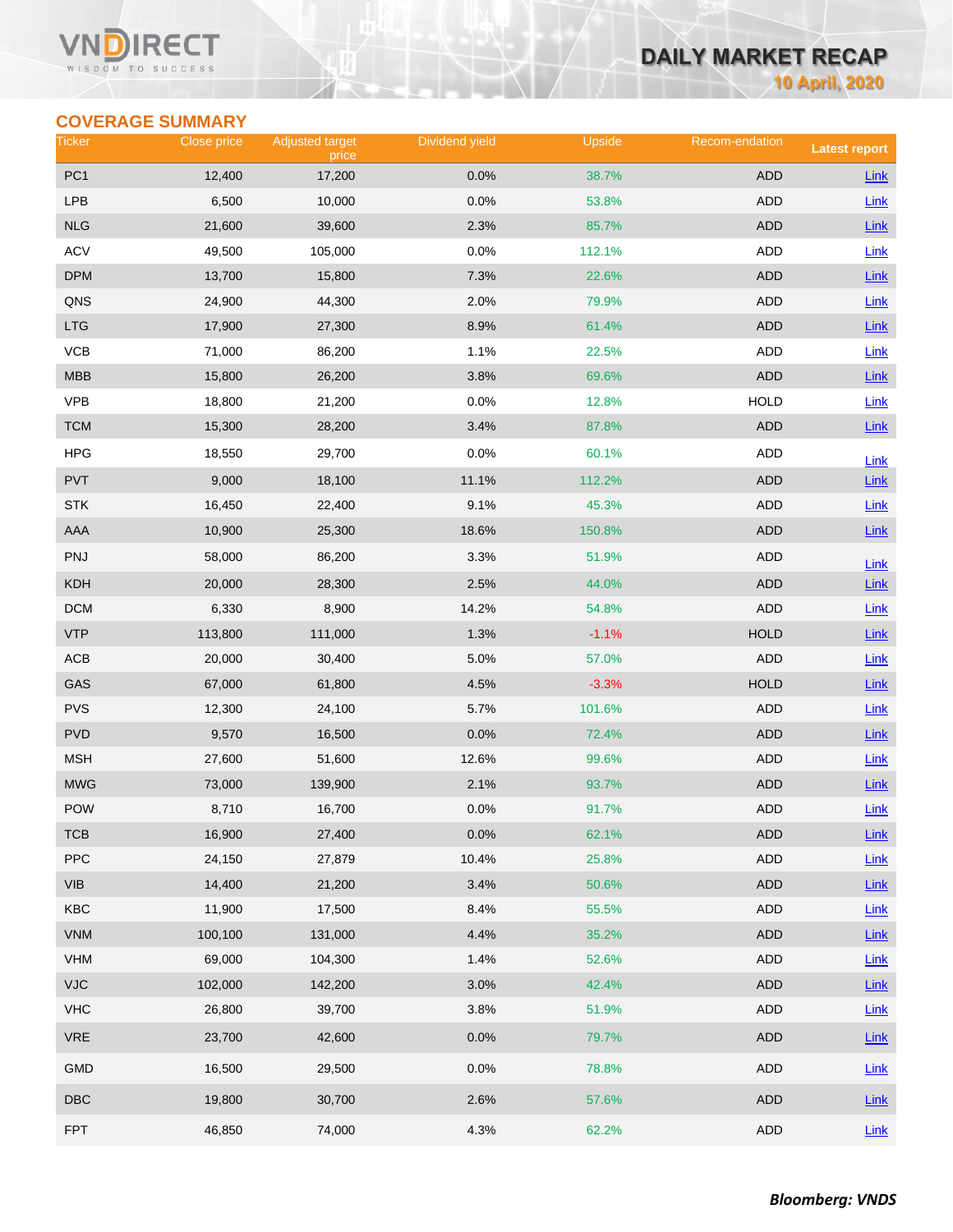## **MARKET MOVEMENTS**

WISDOM TO SUCCESS

**RECT** 

VND

|                    | <b>HOSE</b>  |       |      |               |              |  |  |  |  |  |  |  |  |
|--------------------|--------------|-------|------|---------------|--------------|--|--|--|--|--|--|--|--|
| <b>Top gainers</b> |              |       |      |               | <b>VND</b>   |  |  |  |  |  |  |  |  |
| <b>Ticker</b>      | Last         | Cha   | %chq | Vol.          | <b>Index</b> |  |  |  |  |  |  |  |  |
|                    | <b>Price</b> |       |      |               | impact       |  |  |  |  |  |  |  |  |
| <b>ROS</b>         | 4,280        | 280   |      | 7.00 28.79MLN | 0.045        |  |  |  |  |  |  |  |  |
| <b>HRC</b>         | 36,700       | 2,400 | 7.00 | 210           | 0.021        |  |  |  |  |  |  |  |  |
| <b>ABS</b>         | 35,200       | 2,300 | 6.99 | 65,630        | 0.019        |  |  |  |  |  |  |  |  |
| <b>DMC</b>         | 49,750       | 3,250 | 6.99 | 21,090        | 0.032        |  |  |  |  |  |  |  |  |
| <b>MSH</b>         | 27,600       | 1,800 | 6.98 | 163,270       | 0.026        |  |  |  |  |  |  |  |  |

| <b>Top losers</b> |              |          |         |         | <b>VND</b>   |
|-------------------|--------------|----------|---------|---------|--------------|
| <b>Ticker</b>     | Last         | Cha      | %chq    | Vol.    | <b>Index</b> |
|                   | <b>Price</b> |          |         |         | impact       |
| LM <sub>8</sub>   | 23,250       | $-1,750$ | $-7.00$ | 170     | $-0.005$     |
| <b>TGG</b>        | 800          | $-60$    | $-6.98$ | 2.11MLN | 0.000        |
| <b>DAT</b>        | 12,050       | $-900$   | $-6.95$ | 30      | $-0.012$     |
| <b>SCD</b>        | 24,200       | $-1,800$ | $-6.92$ | 10      | $-0.004$     |
| <b>HVG</b>        | 5,800        | -430     | $-6.90$ | 180.060 | $-0.028$     |

| <b>Top index movers</b> |              |       |      |         | <b>VND</b>   |
|-------------------------|--------------|-------|------|---------|--------------|
| <b>Ticker</b>           | Last         | Cha   |      | Vol.    | <b>Index</b> |
|                         | <b>Price</b> |       |      |         | impact       |
| <b>VCB</b>              | 71,000       | 3,500 | 5.19 | 1.80MLN | 3.706        |
| <b>GAS</b>              | 67,000       | 4,300 | 6.86 | 1.51MLN | 2.350        |
| <b>VIC</b>              | 96,000       | 2,000 | 2.13 | 1.56MLN | 1.931        |
| <b>VRE</b>              | 23,700       | 1,200 | 5.33 | 4.76MLN | 0.798        |
| <b>PLX</b>              | 40,000       | 1,600 | 4.17 | 1.94MLN | 0.591        |

| <b>Top index laggers</b> |              |          |         |         | <b>VND</b>   |
|--------------------------|--------------|----------|---------|---------|--------------|
| <b>Ticker</b>            | Last         | Cha      | %chq    | Vol.    | <b>Index</b> |
|                          | <b>Price</b> |          |         |         | impact       |
| <b>VHM</b>               | 69,000       | $-1,000$ | $-1.43$ | 854.470 | $-0.956$     |
| <b>BID</b>               | 37,700       | $-250$   | $-0.66$ | 1.35MLN | $-0.287$     |
| <b>MWG</b>               | 73,000       | $-1,000$ | $-1.35$ | 1.61MLN | $-0.129$     |
| <b>BVH</b>               | 47,200       | $-600$   | $-1.26$ | 803.850 | $-0.127$     |
| <b>HPG</b>               | 18.550       | $-150$   | $-0.80$ | 7.13MLN | $-0.118$     |

| <b>Top liquidity</b> |                      |        |         |                 | <b>VND</b>      | <b>Top liquidity</b> |                      |        |         |                 |                 |  |
|----------------------|----------------------|--------|---------|-----------------|-----------------|----------------------|----------------------|--------|---------|-----------------|-----------------|--|
| <b>Ticker</b>        | Last<br><b>Price</b> | Chg    | %chq    | Val.<br>(VNDbn) | Index<br>impact | Ticker               | Last<br><b>Price</b> | Chg    | $%$ chq | Val.<br>(VNDbn) | Index<br>impact |  |
| VIC                  | 96,000               | 2,000  | 2.13    | 149             | 1.931           | <b>PVS</b>           | 12,300               | 400    | 3.36    | 83              | 0.097           |  |
| <b>CTG</b>           | 19,800               | 100    | 0.51    | 146             | 0.106           | <b>ACB</b>           | 20,000               | $-200$ | $-0.99$ | 83              | $-0.320$        |  |
| <b>HPG</b>           | 18,550               | $-150$ | $-0.80$ | 134             | $-0.118$        | <b>SHB</b>           | 16,400               | 900    | 5.81    | 62              | 1.196           |  |
| <b>VCB</b>           | 71.000               | 3,500  | 5.19    | 126             | 3.706           | <b>VCS</b>           | 59,500               | 400    | 0.68    | 40              | 0.013           |  |
| <b>ROS</b>           | 4,280                | 280    | 7.00    | 123             | 0.045           | <b>SHS</b>           | 7,500                | 600    | 8.70    | 22              | 0.088           |  |

|                    |              | <b>HOSE</b> |         |               |              | <b>HNX</b>         |              |        |         |       |            |  |  |
|--------------------|--------------|-------------|---------|---------------|--------------|--------------------|--------------|--------|---------|-------|------------|--|--|
| <b>Top gainers</b> |              |             |         |               | <b>VND</b>   | <b>Top gainers</b> |              |        |         |       | <b>VND</b> |  |  |
| Ticker             | Last         | Chg         | $%$ chg | Vol.          | <b>Index</b> | Ticker             | Last         | Chg    | $%$ chg | Vol.  | Index      |  |  |
|                    | <b>Price</b> |             |         |               | impact       |                    | <b>Price</b> |        |         |       | impact     |  |  |
| <b>ROS</b>         | 4,280        | 280         |         | 7.00 28.79MLN | 0.045        | <b>HHG</b>         | 1.100        | $-100$ | 10.00   | 8,900 | 0.003      |  |  |
| <b>HRC</b>         | 36,700       | 2,400       | 7.00    | 210           | 0.021        | <b>NET</b>         | 44,000       | 2,200  | 10.00   | 4,000 | 0.059      |  |  |
| ABS                | 35,200       | 2,300       | 6.99    | 65,630        | 0.019        | <b>STC</b>         | 15,500       | 200    | 9.93    | 500   | 0.004      |  |  |
| <b>DMC</b>         | 49,750       | 3,250       | 6.99    | 21,090        | 0.032        | <b>PMP</b>         | 8,000        | 800    | 9.59    | 100   | 0.001      |  |  |
| MSH                | 27,600       | 1,800       | 6.98    | 163,270       | 0.026        | VCM                | 18,500       | 1,800  | 9.47    | 6,200 | 0.001      |  |  |
|                    |              |             |         |               |              |                    |              |        |         |       |            |  |  |

| <b>VND</b><br><b>Top losers</b> |                      |          |         |         |                        | <b>Top losers</b> |                      |          |          |         |                        |
|---------------------------------|----------------------|----------|---------|---------|------------------------|-------------------|----------------------|----------|----------|---------|------------------------|
| Ticker                          | Last<br><b>Price</b> | Chg      | $%$ chg | Vol.    | <b>Index</b><br>impact | Ticker            | Last<br><b>Price</b> | Chg      | $%$ chg  | Vol.    | <b>Index</b><br>impact |
| LM8                             | 23.250               | $-1.750$ | $-7.00$ | 170     | $-0.005$               | <b>HTP</b>        | 9.000                | 0        | $-10.00$ | 100     | 0.000                  |
| TGG                             | 800                  | $-60$    | $-6.98$ | 2.11MLN | 0.000                  | <b>KSD</b>        | 5,400                | $-500$   | $-10.00$ | 100     | $-0.001$               |
| DAT                             | 12.050               | $-900$   | $-6.95$ | 30      | $-0.012$               | MST               | 2,700                | -200     | $-10.00$ | 2.14MLN | $-0.005$               |
| <b>SCD</b>                      | 24.200               | $-1.800$ | $-6.92$ | 10      | $-0.004$               | <b>NST</b>        | 19,000               | 0        | $-9.95$  | 100     | $-0.006$               |
| <b>HVG</b>                      | 5,800                | -430     | $-6.90$ | 180.060 | $-0.028$               | CAN               | 23,600               | $-2,300$ | $-9.92$  | 100     | $-0.006$               |

| <b>Top index movers</b> |              |       |      |         | <b>VND</b>   | <b>Top index movers</b> |              |       |         |         |              |
|-------------------------|--------------|-------|------|---------|--------------|-------------------------|--------------|-------|---------|---------|--------------|
| Ticker                  | Last         | Chg   | %chq | Vol.    | <b>Index</b> | Ticker                  | Last         | Chg   | $%$ chg | Vol.    | <b>Index</b> |
|                         | <b>Price</b> |       |      |         | impact       |                         | <b>Price</b> |       |         |         | impact       |
| VCB                     | 71.000       | 3,500 | 5.19 | 1.80MLN | 3.706        | <b>SHB</b>              | 16.400       | 900   | 5.81    | 3.89MLN | 1.196        |
| GAS                     | 67,000       | 4.300 | 6.86 | 1.51MLN | 2.350        | <b>PVS</b>              | 12,300       | 400   | 3.36    | 6.75MLN | 0.097        |
| VIC                     | 96.000       | 2,000 | 2.13 | 1.56MLN | 1.931        | <b>SHS</b>              | 7.500        | 600   | 8.70    | 2.98MLN | 0.088        |
| <b>VRE</b>              | 23,700       | 1.200 | 5.33 | 4.76MLN | 0.798        | <b>DGC</b>              | 22,500       | 1.200 | 5.63    | 151.000 | 0.087        |
| <b>PLX</b>              | 40,000       | 1,600 | 4.17 | 1.94MLN | 0.591        | <b>NDN</b>              | 15,800       | 1,400 | 9.72    | 254.100 | 0.065        |
|                         |              |       |      |         |              |                         |              |       |         |         |              |

| <b>Top index laggers</b> |                      |          |         |         | <b>VND</b>      | <b>Top index laggers</b> |                      |          |         |         |                        |
|--------------------------|----------------------|----------|---------|---------|-----------------|--------------------------|----------------------|----------|---------|---------|------------------------|
| Ticker                   | Last<br><b>Price</b> | Chg      | $%$ chg | Vol.    | Index<br>impact | Ticker                   | Last<br><b>Price</b> | Chg      | $%$ chg | Vol.    | <b>Index</b><br>impact |
| VHM                      | 69,000               | $-1.000$ | $-1.43$ | 854.470 | $-0.956$        | <b>ACB</b>               | 20,000               | $-200$   | $-0.99$ | 4.07MLN | $-0.320$               |
| <b>BID</b>               | 37.700               | $-250$   | $-0.66$ | 1.35MLN | $-0.287$        | <b>SHN</b>               | 6,500                | $-600$   | $-8.45$ | 13.400  | $-0.071$               |
| MWG                      | 73.000               | $-1.000$ | $-1.35$ | 1.61MLN | $-0.129$        | TAR                      | 33,800               | $-3.700$ | $-9.87$ | 142.700 | $-0.059$               |
| <b>BVH</b>               | 47.200               | $-600$   | $-1.26$ | 803.850 | $-0.127$        | <b>IDC</b>               | 15.600               | $-1.400$ | $-8.24$ | 100     | $-0.055$               |
| HPG                      | 18.550               | $-150$   | $-0.80$ | 7.13MLN | $-0.118$        | <b>DNP</b>               | 16,600               | $-800$   | $-4.60$ | 2.900   | $-0.049$               |

| <b>Top liquidity</b> |              |        |         |         | <b>VND</b>   | <b>Top liquidity</b> |              |        |         |                   | <b>VND</b>   |
|----------------------|--------------|--------|---------|---------|--------------|----------------------|--------------|--------|---------|-------------------|--------------|
| Ticker               | Last         | Chg    | $%$ chg | Val.    | <b>Index</b> | Ticker               | Last         | Chg    | $%$ chg | Val.              | <b>Index</b> |
|                      | <b>Price</b> |        |         | (VNDbn) | impact       |                      | <b>Price</b> |        |         | (VNDbn)           | impact       |
| VIC                  | 96.000       | 2,000  | 2.13    | 149     | 1.931        | <b>PVS</b>           | 12,300       | 400    | 3.36    | 83                | 0.097        |
| <b>CTG</b>           | 19,800       | 100    | 0.51    | 146     | 0.106        | <b>ACB</b>           | 20,000       | $-200$ | $-0.99$ | 83                | $-0.320$     |
| HPG                  | 18,550       | $-150$ | $-0.80$ | 134     | $-0.118$     | <b>SHB</b>           | 16.400       | 900    | 5.81    | 62                | 1.196        |
| <b>VCB</b>           | 71,000       | 3,500  | 5.19    | 126     | 3.706        | <b>VCS</b>           | 59,500       | 400    | 0.68    | 40                | 0.013        |
| <b>ROS</b>           | 4,280        | 280    | 7.00    | 123     | 0.045        | <b>SHS</b>           | 7,500        | 600    | 8.70    | 22                | 0.088        |
|                      |              |        |         |         |              |                      |              |        |         | Source: Bloomberg |              |

*Source: Bloomberg*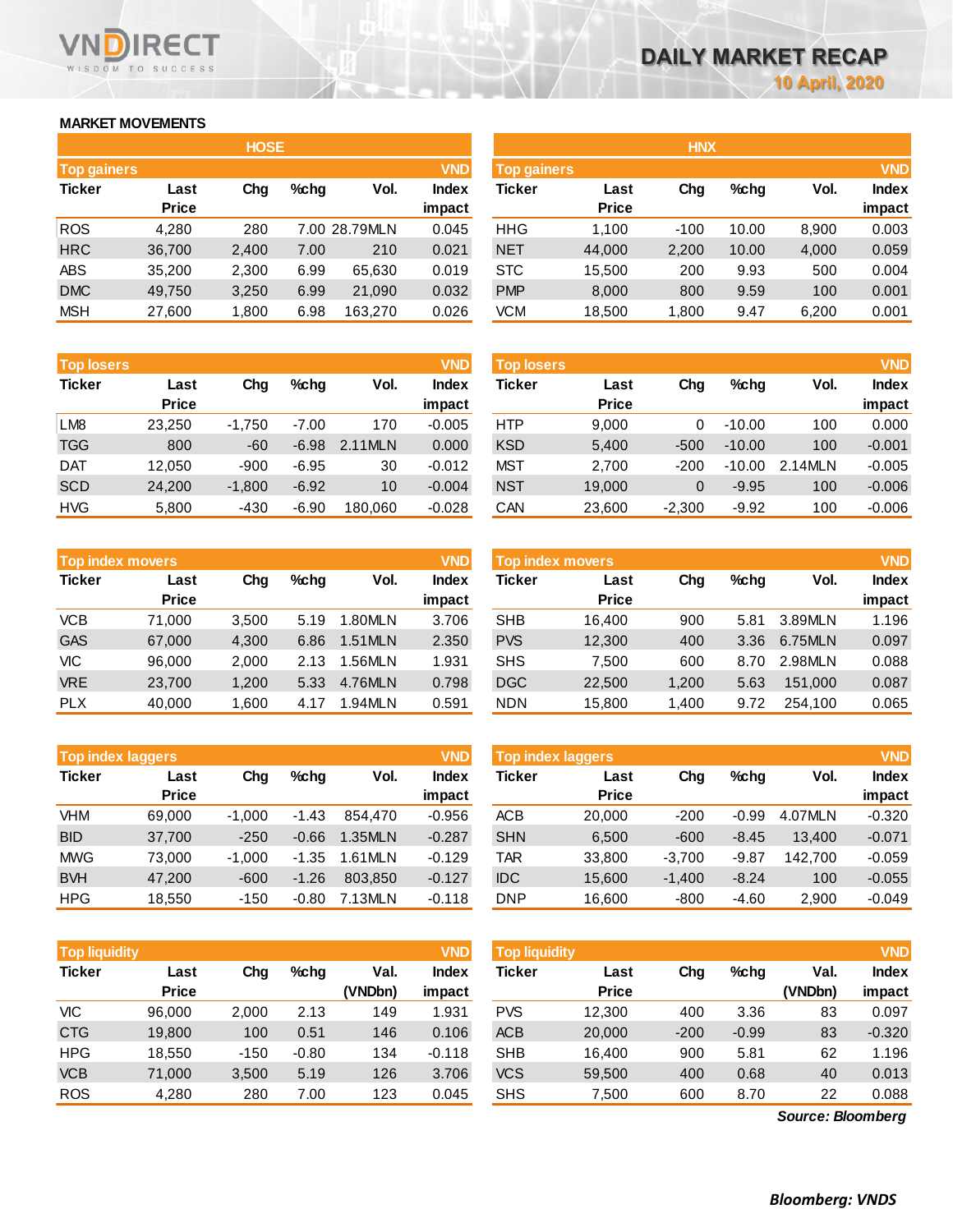

## **FOREIGN ACTIVITIES**

| Volume (Mn's hs) | <b>HOSE</b> |       | HNX Value (VND'bn) | <b>HOSE</b> | <b>HNX</b> |
|------------------|-------------|-------|--------------------|-------------|------------|
| <b>BUY</b>       | 17.3        | 0.4   | <b>BUY</b>         | 502.7       | 2.5        |
| % of market      | 5.9%        | 0.7%  | % of market        | 11.6%       | 0.4%       |
| <b>SELL</b>      | 32.8        | 2.1   | SELL               | 793.4       | 19.0       |
| % of market      | 11.3%       | 3.7%  | % of market        | 18.3%       | 3.0%       |
| NET BUY (SELL)   | (15.5)      | (1.7) | NET BUY (SELL)     | (290.6)     | (16.5)     |

*Source: HSX, HNX*



| <b>YTD ACCUMULATION</b>  |             |            |                       |             |                  |
|--------------------------|-------------|------------|-----------------------|-------------|------------------|
| <b>Volume (MIn's hs)</b> | <b>HOSE</b> | <b>HNX</b> | Value (VND'bn)        | <b>HOSE</b> | <b>HNX</b>       |
| <b>BUY</b>               | 1.091.9     | 38.3       | <b>BUY</b>            | 39.717.3    | 437.0            |
| % of market              | 7.5%        | 1.2%       | % of market           | 15.2%       | 0.3%             |
| <b>SELL</b>              | 1.622.6     | 169.7      | SELL                  | 50.552.4    | 1.755.8          |
| % of market              | 11.1%       | 5.3%       | % of market           | 19.3%       | 1.0%             |
| <b>NET BUY (SELL)</b>    | (530.6)     | (131.5)    | <b>NET BUY (SELL)</b> | (10, 835)   | (1,318.8)        |
|                          |             |            |                       |             | Source: HSX, HNX |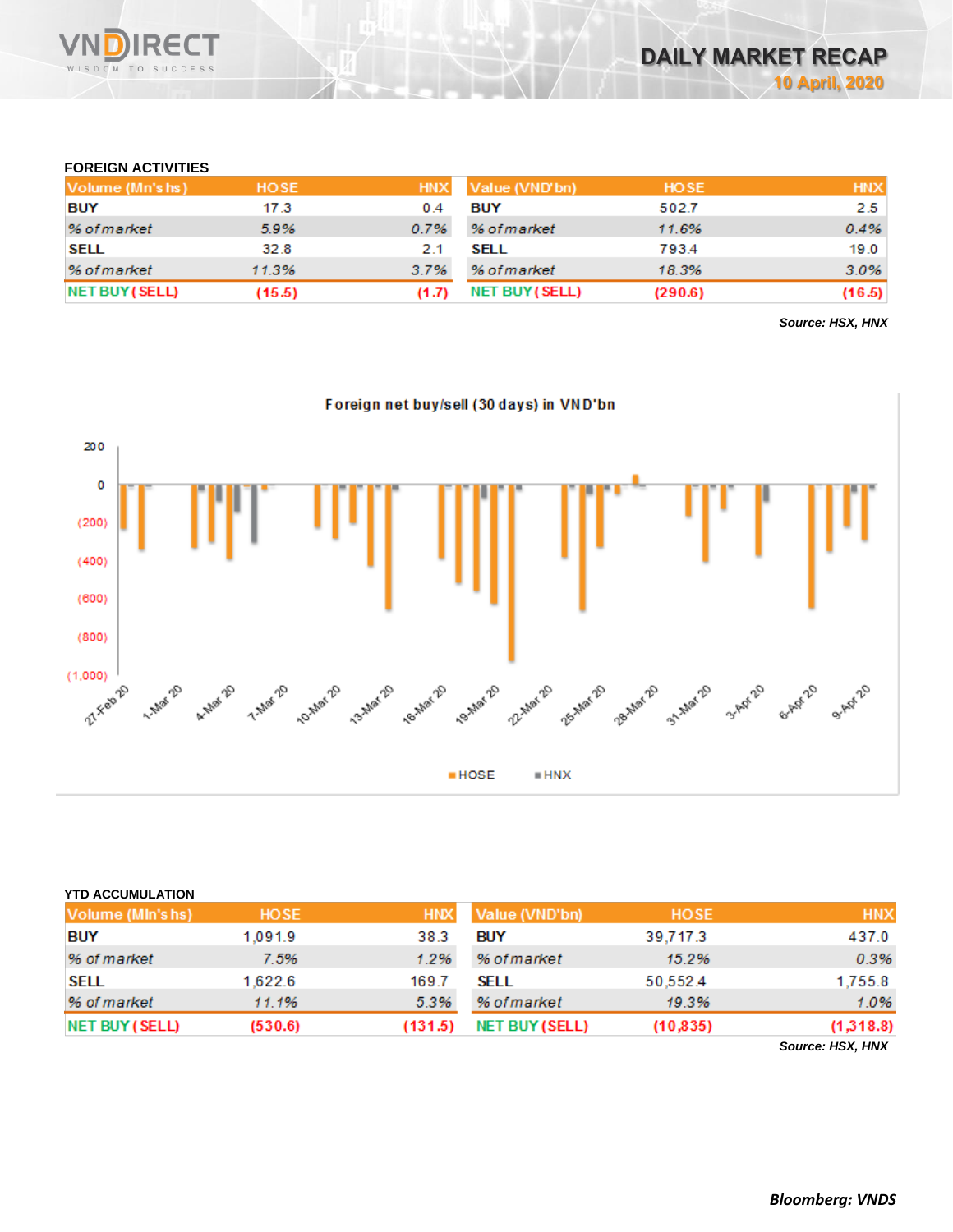#### **FOREIGN ACTIVITIES**

WISDOM TO SUCCESS

**RECT** 

VND

|               |                               | <b>HOSE</b> |         |       |                 | <b>HNX</b>                    |                      |        |         |       |                 |  |
|---------------|-------------------------------|-------------|---------|-------|-----------------|-------------------------------|----------------------|--------|---------|-------|-----------------|--|
|               | Top buy by foreigners (value) |             |         |       | <b>VND'bn</b>   | Top buy by foreigners (value) |                      |        |         |       |                 |  |
| <b>Ticker</b> | Last<br><b>Price</b>          | Chg         | %chg    | Value | Index<br>impact | Ticker                        | Last<br><b>Price</b> | Chg    | %chg    | Value | Index<br>impact |  |
| <b>VNM</b>    | 100,100                       | 1,100       | 1.11    | 109.8 | 0.547           | TIG                           | 5,500                | 100    | 1.85    | 1.3   | 0.000           |  |
| <b>VCB</b>    | 71,000                        | 3,500       | 5.19    | 70.3  | 3.706           | <b>CEO</b>                    | 6,600                | $-100$ | $-1.49$ | 0.4   | 0.000           |  |
| <b>VRE</b>    | 23,700                        | 1,200       | 5.33    | 42.7  | 0.798           | <b>BVS</b>                    | 8,900                | 100    | 1.14    | 0.2   | 0.000           |  |
| <b>MSN</b>    | 59,400                        | 500         | 0.85    | 38.8  | 0.167           | <b>SHE</b>                    | 15,100               | 0      | 0.00    | 0.1   | 0.000           |  |
| <b>VHM</b>    | 69,000                        | $-1,000$    | $-1.43$ | 22.6  | $-0.956$        | <b>PVS</b>                    | 12,300               | 400    | 3.36    | 0.1   | 0.000           |  |

|               | Top sell by foreigners (value) |        |         |       | <b>VND'bn</b> | Top sell by foreigners (value), |              | <b>VND'bn</b> |      |       |        |
|---------------|--------------------------------|--------|---------|-------|---------------|---------------------------------|--------------|---------------|------|-------|--------|
| <b>Ticker</b> | Last                           | Chg    | %chg    | Value | <b>Index</b>  | Ticker                          | Last         | Chg           | %chg | Value | Index  |
|               | <b>Price</b>                   |        |         |       | impact        |                                 | <b>Price</b> |               |      |       | impact |
| VIC           | 96,000                         | 2,000  | 2.13    | 130.1 | 1.931         | TIG                             | 5.500        | 100           | 1.85 | 3.7   | 0.000  |
| <b>VNM</b>    | 100,100                        | 1,100  | 1.11    | 110.4 | 0.547         | TNG                             | 12,300       | 700           | 6.03 | 3.3   | 0.000  |
| <b>HPG</b>    | 18.550                         | $-150$ | $-0.80$ | 53.0  | $-0.118$      | IDJ                             | 15,800       | 300           | 1.94 | 3.1   | 0.000  |
| <b>PVT</b>    | 9,000                          | $-10$  | $-0.11$ | 42.5  | $-0.001$      | <b>SED</b>                      | 14,400       | 0             | 0.00 | 1.9   | 0.000  |
| <b>VRE</b>    | 23,700                         | 1,200  | 5.33    | 39.9  | 0.798         | <b>SHS</b>                      | 7,500        | 600           | 8.70 | 1.3   | 0.000  |

| Top net buy by foreigners (value) |              |       |      |       | <b>VND'bn</b> | Top net buy by foreigners (value) |              | <b>VND'bn</b> |         |       |              |
|-----------------------------------|--------------|-------|------|-------|---------------|-----------------------------------|--------------|---------------|---------|-------|--------------|
| <b>Ticker</b>                     | Last         | Chg   | %chg | Value | <b>Index</b>  | Ticker                            | Last         | Chg           | %chg    | Value | <b>Index</b> |
|                                   | <b>Price</b> |       |      |       | impact        |                                   | <b>Price</b> |               |         |       | impact       |
| <b>VCB</b>                        | 71.000       | 3,500 | 5.19 | 37.8  | 3.706         | CEO                               | 6,600        | $-100$        | $-1.49$ | 0.4   | 0.000        |
| <b>MSN</b>                        | 59.400       | 500   | 0.85 | 15.9  | 0.167         | <b>SHE</b>                        | 15,100       | 0             | 0.00    | 0.1   | 0.000        |
| <b>PNJ</b>                        | 58,000       | 1,800 | 3.20 | 15.8  | 0.116         | <b>INN</b>                        | 24,000       | 0             | 0.00    | 0.1   | 0.000        |
| <b>GAS</b>                        | 67,000       | 4,300 | 6.86 | 8.1   | 2.350         | <b>HHP</b>                        | 13,300       | 100           | 0.76    | 0.0   | 0.000        |
| <b>NVL</b>                        | 52,000       | 0     | 0.00 | 6.0   | 0.000         | <b>WCS</b>                        | 155.500      | 500           | 0.32    | 0.0   | 0.000        |

|               | Top net sell by foreigners (value) |        |         |          | <b>VND'bn</b> | Top net sell by foreigners (value) |              | <b>VND'bn</b> |      |         |        |
|---------------|------------------------------------|--------|---------|----------|---------------|------------------------------------|--------------|---------------|------|---------|--------|
| <b>Ticker</b> | Last                               | Chg    | %chg    | Value    | Index         | Ticker                             | Last         | Chg           | %chg | Value   | Index  |
|               | Price                              |        |         |          | impact        |                                    | <b>Price</b> |               |      |         | impact |
| VIC           | 96,000                             | 2,000  | 2.13    | $-127.5$ | .931          | TNG                                | 12,300       | 700           | 6.03 | $-3.29$ | 0.000  |
| <b>HPG</b>    | 18.550                             | $-150$ | $-0.80$ | $-34.1$  | $-0.118$      | IDJ                                | 15,800       | 300           | 1.94 | $-3.08$ | 0.000  |
| <b>POW</b>    | 8.710                              | 170    | 1.99    | $-32.2$  | 0.114         | TIG                                | 5,500        | 100           | 1.85 | $-2.32$ | 0.000  |
| <b>HDB</b>    | 20,650                             | 0      | 0.00    | $-24.9$  | 0.000         | <b>SED</b>                         | 14,400       | $\mathbf 0$   | 0.00 | $-1.92$ | 0.000  |
| <b>PVT</b>    | 9,000                              | $-10$  | $-0.11$ | $-24.1$  | $-0.001$      | <b>SHS</b>                         | 7,500        | 600           | 8.70 | $-1.34$ | 0.000  |

*9-Apr-20*

*Source: Bloomberg, HOSE, HNX*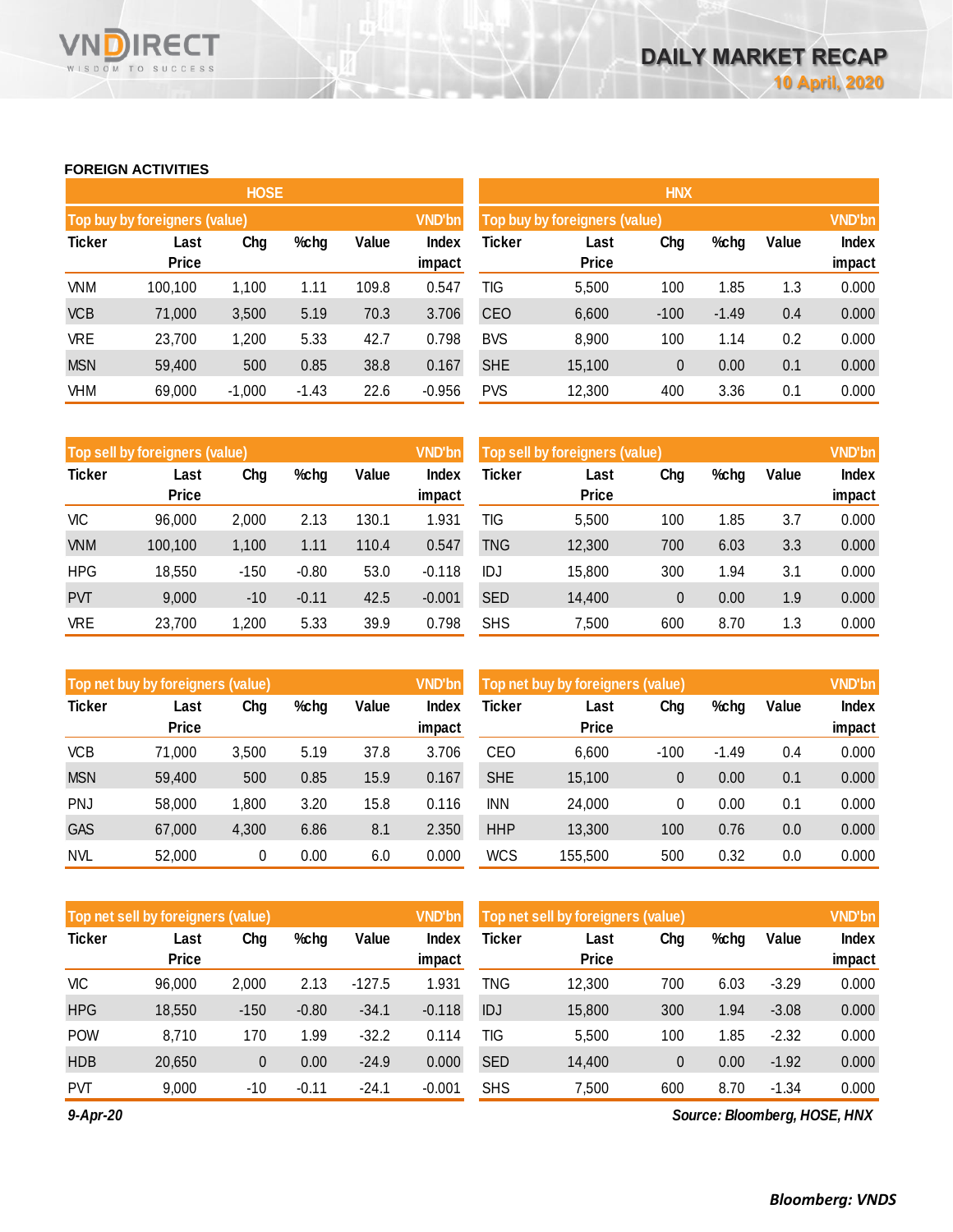## **TOP 60 MARKET CAP STOCKS SNAPSHOT ON HOSE**

Τ.

WISDOM TO SUCCESS

| No. Ticker             | <b>Price</b>      |                    | Price change (%)   |                    |                | Mkt. Cap Outs. Vol. Float ratio |              |             | Avail. Fil Ave. daily vol. | P/E                       | P/B            | <b>ROE</b>   | <b>ROA</b>  |
|------------------------|-------------------|--------------------|--------------------|--------------------|----------------|---------------------------------|--------------|-------------|----------------------------|---------------------------|----------------|--------------|-------------|
|                        | <b>VND</b>        | 1M                 | 3M                 | 6M                 | <b>US\$mln</b> | <b>MIn'shs</b>                  | %            |             | $% (30 days-shs)$          | $\boldsymbol{\mathsf{x}}$ | $\pmb{\times}$ | $\%$         | %           |
| 1 VIC VM               | 96,000            | $-1.7$             | $-16.3$            | $-17.9$            | 13,802         | 3,382                           | 23.2         | 22.2        | 1,057,782                  | 41.6                      | 4.2            | 11.7         | 2.2         |
| 2 VCB VM               | 71,000            | $-9.7$             | $-20.0$            | $-16.0$            | 11,193         | 3,709                           | 25.2         | 6.3         | 1,424,264                  | 14.2                      | 3.3            | 25.9         | 1.6         |
| 3 VHM VM               | 69,000            | $-8.4$             | $-17.2$            | $-22.0$            | 9,647          | 3,290                           | 29.1         | 34.3        | 997,232                    | 10.6                      | 4.0            | 43.8         | 13.7        |
| 4 VNM VM               | 100,100           | 3.2                | $-15.6$            | $-21.2$            | 7,409          | 1,741                           | 81.9         | 41.2        | 1,683,291                  | 18.3                      | 6.3            | 35.8         | 25.8        |
| 5 BID VM               | 37,700            | $-13.5$            | $-24.1$            | $-8.6$             | 6,445          | 4,022                           | 18.8         | 12.1        | 1,305,880                  | 15.9                      | 2.0            | 13.3         | 0.6         |
| 6 GAS VM               | 67,000            | $-7.1$             | $-29.6$            | $-33.2$            | 5,451          | 1,914                           | 4.2          | 45.6        | 683,022                    | 11.0<br>18.7              | 2.6<br>4.8     | 25.4<br>29.9 | 19.1        |
| 7 SAB VM<br>8 CTG VM   | 140,000<br>19,800 | $-9.9$<br>$-17.5$  | $-38.3$<br>$-11.8$ | $-45.2$<br>$-7.0$  | 3,816<br>3,134 | 641<br>3,723                    | 10.4<br>35.5 | 36.6<br>0.3 | 69,741<br>7,082,724        | 7.8                       | 1.0            | 13.2         | 20.5<br>0.8 |
| 9 MSN VM               | 59,400            | 14.2               | 4.2                | $-22.9$            | 2,951          | 1,169                           | 25.8         | 13.0        | 2,622,340                  | 12.4                      | 1.6            | 15.4         | 6.9         |
| 10 TCB VM              | 16,900            | $-17.8$            | $-26.7$            | $-28.5$            | 2,514          | 3,500                           | 79.6         | 0.0         | 2,686,863                  | 5.9                       | 1.0            | 17.8         | 2.9         |
| 11 VREVM               | 23,700            | $-10.7$            | $-30.3$            | $-25.9$            | 2,289          | 2,272                           | 39.7         | 17.1        | 2,673,812                  | 19.3                      | 2.0            | 10.3         | 7.7         |
| 12 VJC VM              | 102,000           | $-10.1$            | $-30.2$            | $-25.8$            | 2,271          | 524                             | 46.0         | 11.3        | 366,554                    | 12.9                      | 3.5            | 28.7         | 9.7         |
| 13 HPG VM              | 18,550            | $-11.0$            | $-22.7$            | $-15.3$            | 2,177          | 2,761                           | 51.4         | 12.5        | 8,341,018                  | 7.2                       | 1.1            | 17.1         | 8.4         |
| 14 NVL VM              | 52,000            | $-1.9$             | $-6.5$             | $-16.5$            | 2,143          | 970                             | 23.5         | 32.4        | 584,298                    | 14.6                      | 2.3            | 16.6         | 4.3         |
| 15 PLX VM              | 40,000            | $-13.5$            | $-28.8$            | $-30.8$            | 2,025          | 1,191                           | 8.9          | 6.7         | 568,362                    | 11.4                      | 2.1            | 19.6         | 7.2         |
| 16 VPB VM              | 18,800            | $-26.6$            | $-9.4$             | $-14.9$            | 1,948          | 2,438                           | 72.7         | 0.1         | 3,902,953                  | 5.6                       | 1.1            | 21.5         | 2.4         |
| 17 MBB VM              | 15,800            | $-17.9$            | $-24.9$            | $-31.0$            | 1,619          | 2,411                           | 74.7         | 0.0         | 6,826,765                  | 4.5                       | 1.0            | 22.1         | 2.0         |
| 18 GVR VM              | 9,450             | <b>N/A</b>         | <b>N/A</b>         | <b>N/A</b>         | 1,607          | 4,000                           | 100.0        | 12.4        | <b>N/A</b>                 | 11.4                      | 0.8            | 7.3          | 4.3         |
| 19 BVHVM               | 47,200            | $-8.0$             | $-27.5$            | $-33.7$            | 1,489          | 742                             | 31.9         | 20.1        | 559,182                    | 28.9                      | 1.8            | 6.7          | 0.9         |
| 20 MWG VM              | 73,000            | $-23.9$            | $-36.2$            | $-40.9$            | 1,405          | 453                             | 89.8         | 0.0         | 1,559,373                  | 8.4                       | 2.7            | 36.3         | 11.0        |
| 21 FPT VM              | 46,850            | $-6.9$             | $-18.7$            | $-16.9$            | 1,357          | 682                             | 75.5         | 0.0         | 2,226,496                  | 10.1                      | 2.3            | 23.7         | 9.9         |
| 22 HVN VM              | 20,650            | $-11.2$            | $-36.7$            | $-40.7$            | 1,245          | 1,418                           | 3.9          | 20.5        | 1,032,493                  | 12.6                      | 1.6            | 12.8         | 2.9         |
| 23 POW VM              | 8,710             | $-7.3$             | $-20.1$            | $-32.2$            | 867            | 2,342                           | 87.9         | 36.7        | 3,607,422                  | 8.5                       | 0.8            | 9.4          | 4.4         |
| 24 HDB VM              | 20,650            | $-20.7$            | $-24.9$            | $-24.9$            | 848            | 966                             | 72.4         | 7.4         | 1,735,430                  | 5.6                       | 1.1            | 20.8         | 1.6         |
| 25 EIB VM              | 15,200            | $-10.6$<br>$-19.4$ | $-12.9$            | $-9.0$             | 794<br>705     | 1,229                           | 94.0         | 0.0         | 373,433                    | 21.6                      | 1.2            | 5.7          | 0.5         |
| 26 STB VM<br>27 TPB VM | 9,190<br>17,400   | $-15.1$            | $-9.5$<br>$-17.5$  | $-15.7$<br>$-22.3$ | 604            | 1,804<br>817                    | 96.2<br>53.3 | 12.3<br>0.0 | 12,650,440<br>356,510      | 6.8<br>4.7                | 0.6<br>1.1     | 9.6<br>26.1  | 0.6<br>2.1  |
| 28 HNG VM              | 12,700            | $-3.8$             | $-9.6$             | $-15.6$            | 598            | 1,109                           | 15.2         | 48.7        | 318,947                    | <b>N/A</b>                | 1.4            | $-22.5$      | $-8.6$      |
| 29 PNJ VM              | 58,000            | $-22.8$            | $-32.7$            | $-26.7$            | 555            | 225                             | 70.8         | 0.0         | 800,287                    | 10.8                      | 2.9            | 28.7         | 15.9        |
| 30 DHG VM              | 87,000            | $-1.9$             | $-2.2$             | $-4.8$             | 483            | 131                             | 5.6          | 45.7        | 38,739                     | 18.6                      | 3.4            | 18.8         | 15.2        |
| 31 KDH VM              | 20,000            | $-13.0$            | $-21.9$            | $-20.8$            | 463            | 544                             | 74.5         | 4.8         | 311,332                    | 11.9                      | 1.4            | 12.6         | 7.8         |
| 32 BHN VM              | 41,100            | $-29.7$            | $-45.2$            | $-45.9$            | 405            | 232                             | 0.9          | 31.4        | 2,239                      | 17.3                      | 2.1            | 12.5         | 6.6         |
| 33 REE VM              | 29,850            | $-0.2$             | $-16.4$            | $-22.5$            | 393            | 310                             | 57.8         | 0.0         | 683,653                    | 5.6                       | 0.9            | 16.6         | 9.3         |
| 34 LGC VM              | 44,400            | $-0.9$             | 11.3               | 13.8               | 364            | 193                             | 0.6          | 4.0         | 513                        | 23.9                      | 2.8            | 12.7         | 3.5         |
| 35 PDR VM              | 25,150            | $-1.8$             | $-3.3$             | $-4.0$             | 350            | 328                             | 37.2         | 44.6        | 445,047                    | 9.4                       | 1.9            | 22.6         | 7.0         |
| 36 SSI VM              | 13,200            | $-1.5$             | $-14.7$            | $-28.1$            | 337            | 601                             | 86.0         | 48.2        | 3,594,786                  | 8.6                       | 0.8            | 9.9          | 3.6         |
| 37 SBT VM              | 13,500            | $-30.2$            | $-27.8$            | $-24.6$            | 337            | 587                             | 18.8         | 94.0        | 2,256,366                  | 26.6                      | 1.1            | 4.4          | 1.8         |
| 38 PPC VM              | 24,150            | $-3.2$             | $-5.3$             | $-7.1$             | 329            | 321                             | 24.6         | 32.6        | 238,420                    | 6.1                       | 1.3            | 21.7         | 17.7        |
| 39 TCH VM              | 20,700            | $-28.9$            | $-39.7$            | $-12.8$            | 311            | 353                             | 50.0         | 44.4        | 1,557,550                  | 12.9                      | 1.6            | 12.9         | 8.0         |
| 40 GEX VM              | 14,900            | $-8.6$             | $-24.2$            | $-32.3$            | 309            | 488                             | 84.5         | 33.8        | 1,172,377                  | 11.2                      | 1.1            | 10.6         | 3.3         |
| 41 VGC VM              | 15,900            | $-9.1$             | $-12.6$            | -20.5              | 303            | 448                             | 12.3         | 35.9        | 357,460                    | 10.9                      | 1.1            | 10.3         | 3.6         |
| 42 VPIVM               | 41,800            | 1.7                | $-1.2$             | 1.7                | 284            | 160                             | 100.0        | 44.5        | 454,063                    | 13.2                      | 2.7            | 21.4         | 6.5         |
| 43 HPX VM              | 27,250            | 16.5               | 18.7               | 20.5               | 266            | 230                             | 90.3         | 35.2        | 277,022                    | 14.3                      | 2.1            | 15.9         | 6.2         |
| 44 KBC VM              | 11,900            | $-13.1$            | $-22.5$            | $-22.2$            | 238            | 470                             | 74.4         | 25.8        | 2,125,130                  | 6.1                       | 0.6            | 10.0         | 5.5         |
| 45 PHR VM              | 40,700<br>21,600  | $-8.6$             | 4.4                | $-33.1$            | 234            | 135                             | 32.7         | 40.9        | 548,111                    | 13.0                      | 2.2            | 15.1         | 8.2         |
| 46 NLG VM<br>47 DPM VM | 13,700            | $-11.5$<br>18.1    | $-17.9$<br>5.4     | $-25.5$<br>$-7.1$  | 229<br>228     | 250<br>391                      | 62.2<br>36.7 | 1.0<br>31.0 | 805,574<br>881,242         | 5.8<br>17.7               | 1.0<br>0.7     | 18.7<br>4.7  | 9.4         |
| 48 NT2 VM              | 18,500            | $-2.1$             | $-6.6$             | $-22.4$            | 226            | 288                             | 32.3         | 31.5        | 338,531                    | 7.2                       | 1.3            | 19.0         | 3.3<br>9.2  |
| 49 VCF VM              | 200,100           | 4.8                | 11.0               | 11.2               | 226            | 27                              | 1.5          | 48.5        | 923                        | 7.8                       | 3.7            | 47.6         | 30.7        |
| 50 SCS VM              | 105,000           | $-3.9$             | $-14.5$            | $-35.7$            | 225            | 50                              | 98.6         | 27.6        | 32,555                     | 11.3                      | 5.7            | 53.4         | 49.1        |
| 51 PAN VM              | 22,800            | 19.4               | 1.8                | $-1.7$             | 210            | 216                             | 78.4         | 4.8         | 75,919                     | 19.4                      | 1.3            | 6.9          | 2.5         |
| 52 GMD VM              | 16,500            | $-7.6$             | $-24.0$            | $-37.5$            | 208            | 297                             | 81.0         | 0.0         | 366,043                    | 10.3                      | 0.8            | 8.1          | 5.1         |
| 53 VHC VM              | 26,800            | $-10.2$            | $-33.8$            | $-30.8$            | 207            | 182                             | 50.1         | 66.7        | 395,659                    | 3.6                       | 1.0            | 26.3         | 18.3        |
| 54 DXG VM              | 9,170             | $-28.1$            | $-32.3$            | $-44.4$            | 202            | 519                             | 84.5         | 7.0         | 2,205,132                  | 3.2                       | 0.7            | 20.3         | 7.2         |
| 55 HCM VM              | 15,400            | $-8.9$             | $-25.8$            | $-32.5$            | 200            | 305                             | 48.8         | 46.3        | 1,604,014                  | 10.8                      | 1.1            | 11.7         | 6.8         |
| 56 HT1 VM              | 11,950            | $-8.1$             | $-17.0$            | $-23.4$            | 194            | 382                             | 99.7         | 42.6        | 83,877                     | 6.2                       | 0.9            | 14.1         | 7.1         |
| 57 CII VM              | 18,100            | $-13.8$            | $-21.0$            | $-26.9$            | 191            | 248                             | 81.8         | 23.0        | 750,255                    | 6.5                       | 0.8            | 12.9         | 2.7         |
| 58 GEG VM              | 20,900            | $-3.5$             | $-20.1$            | $-23.2$            | 181            | 204                             | 58.6         | 12.2        | 321,100                    | 18.2                      | 1.8            | 10.2         | 4.5         |
| 59 PME VM              | 56,700            | $-8.0$             | 7.0                | 7.4                | 181            | 75                              | 25.4         | 37.9        | 30,307                     | 13.3                      | 2.2            | 17.1         | 14.5        |
| 60 CTD VM              | 54,300            | $-16.6$            | 8.2                | $-39.7$            | 176            | 76                              | 67.4         | 2.6         | 194,360                    | 6.1                       | 0.5            | 8.2          | 4.3         |